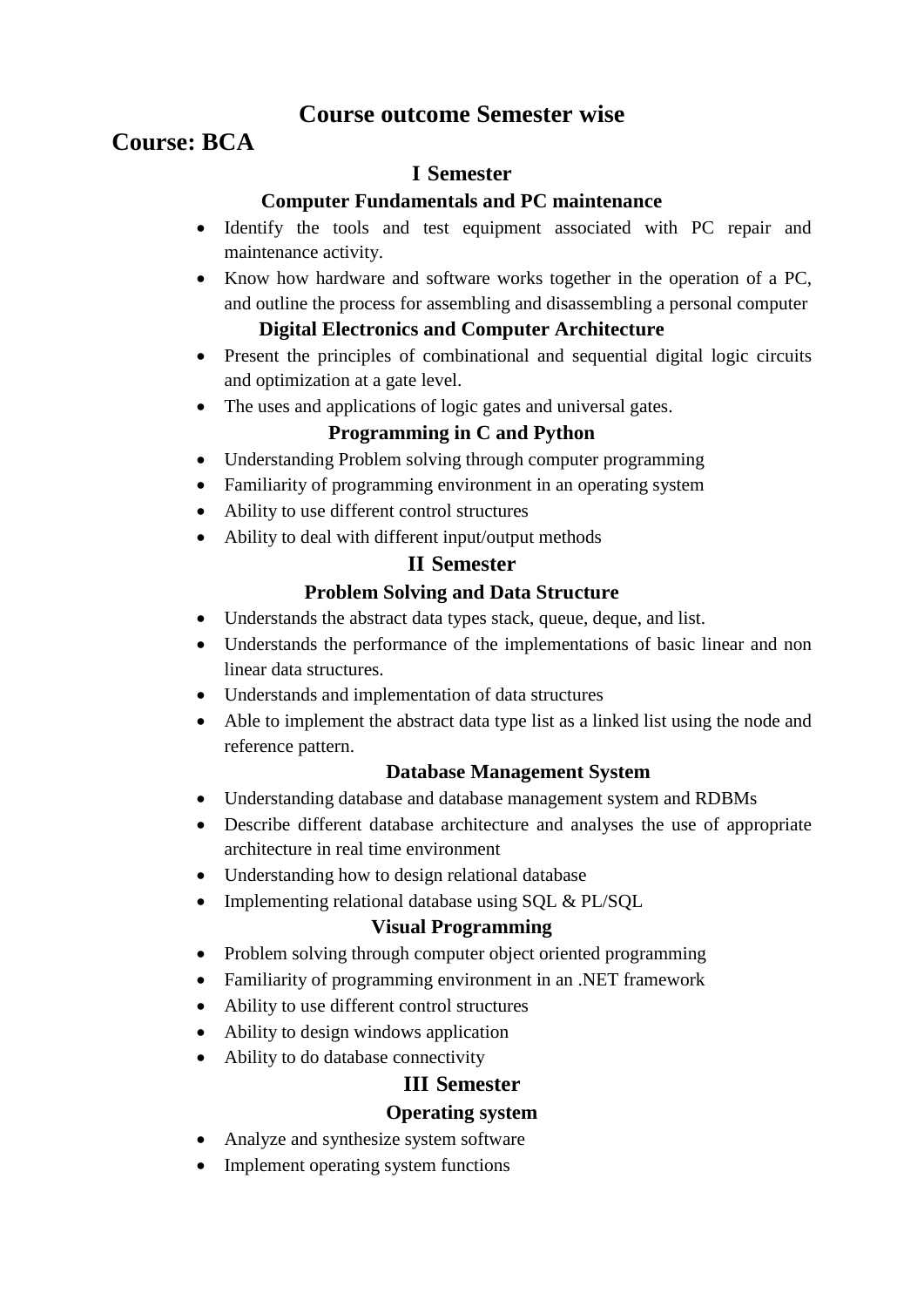• Implementation of UNIX commands

# **Advanced Visual Programming**

- Ability create dynamic web pages using ASP.NET
- Implementation of web services
- Understanding client server technology
- Implementation of database connectivity to a web page
- Creating small websites

## **Software Engineering**

- Decide on a process model for a developing a software project
- Classify software applications and Identify unique features of various domains
- Design test cases of a software system

# **IV Semester**

# **Java Programming**

- To understands the platform independent concepts
- Ability to use different control structures
- Ability to deal with different input/output methods
- Ability to understand object oriented concepts
- Ability to design own package and applet

# **Computer Networks**

- Analyze the requirements for a given organizational structure to select the most appropriate networking architecture
- Demonstrate design issues, flow control and error control
- Analyze data flow between TCP/IP model using Application, Transport and Network Layer Protocols
- Illustrate applications of Computer Network capabilities, selection and usage for various sectors of user community
- Illustrate Client Server architectures and prototypes by the means of correct standards and technology.
- Demonstrate different routing and switching algorithms

# **Object Oriented Analysis and Design**

- Be able to use an object-oriented method for analysis and design
- Be able to analyze information systems in real-world settings and to conduct methods such as interviews and observations
- Have a general understanding of a variety of approaches and perspectives of systems development, and to evaluate other IS development methods and techniques
- Know techniques aimed to achieve the objective and expected results of a systems development process
- Know different types of prototyping
- Know how to use UML for notation

# **V Semester**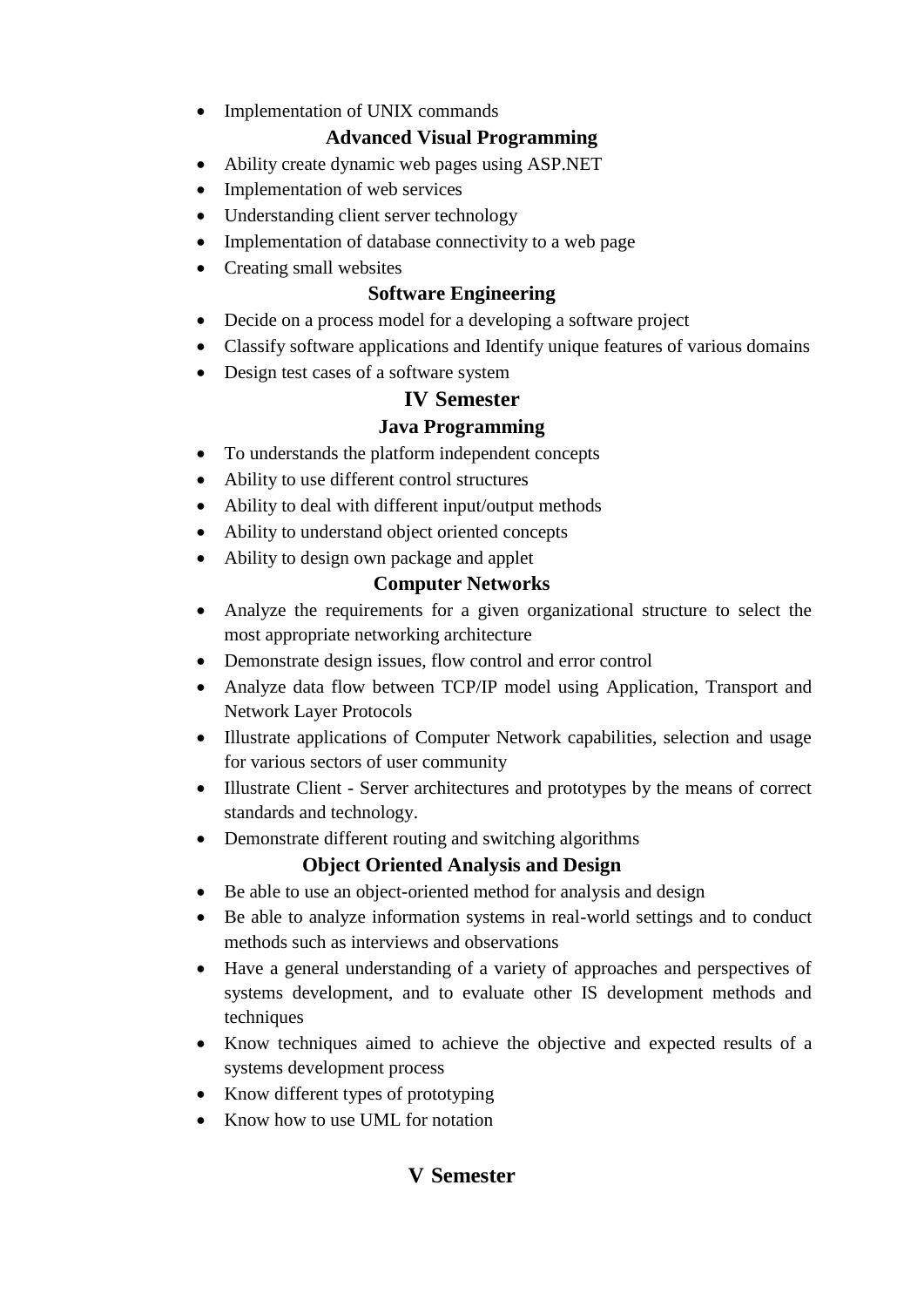#### **Operational Research**

- Understand how to translate a real-world problem, given in words, into a mathematical formulation.
- Better understand design and analysis of algorithms: specifically through complexity analysis.
- Write and apply computer code to problems,. Specific knowledge: Formulate a Linear Program (LP) or translate into standard form, and use the Simplex Method to solve, Use duality and complementary slackness to analyze problems, for instance in applying sensitivity analysis to a LP. Formulation and solution of network problems using graph optimization algorithms. Use branch-and-bound and heuristic methods to solve general integer problems.
- Ability to work in a team: specifically to solve larger problems, communicate technical knowledge, partition a problem into smaller tasks, and complete tasks on time.

#### **Data warehouse and Data mining**

- Interpret the contribution of data warehousing and data mining to the decisionsupport level of organizations
- Evaluate different models used for OLAP and data preprocessing
- Categorize and carefully differentiate between situations for applying different data-mining techniques: frequent pattern mining, association, correlation, classification, prediction, and cluster and outlier analysis
- Design and implement systems for data mining
- Evaluate the performance of different data-mining algorithms
- Propose data-mining solutions for different applications

# **E-Commerce Technology**

- Demonstrate an understanding of the foundations and importance of Ecommerce
- Demonstrate an understanding of retailing in E-commerce by:
- 1. Analyzing branding and pricing strategies,
- 2. Using and determining the effectiveness of market research
- 3. Assessing the effects of disintermediation.
- Analyze the impact of E-commerce on business models and strategy
- Describe Internet trading relationships including Business to Consumer, Business-to-Business, Intra-organizational.
- Describe the infrastructure for E-commerce
- Describe the key features of Internet, Intranets and Extranets and explain how they relate to each other.
- Discuss legal issues and privacy in E-Commerce
- Assess electronic payment systems
- Recognize and discuss global E-commerce issues

# **PHP Programming**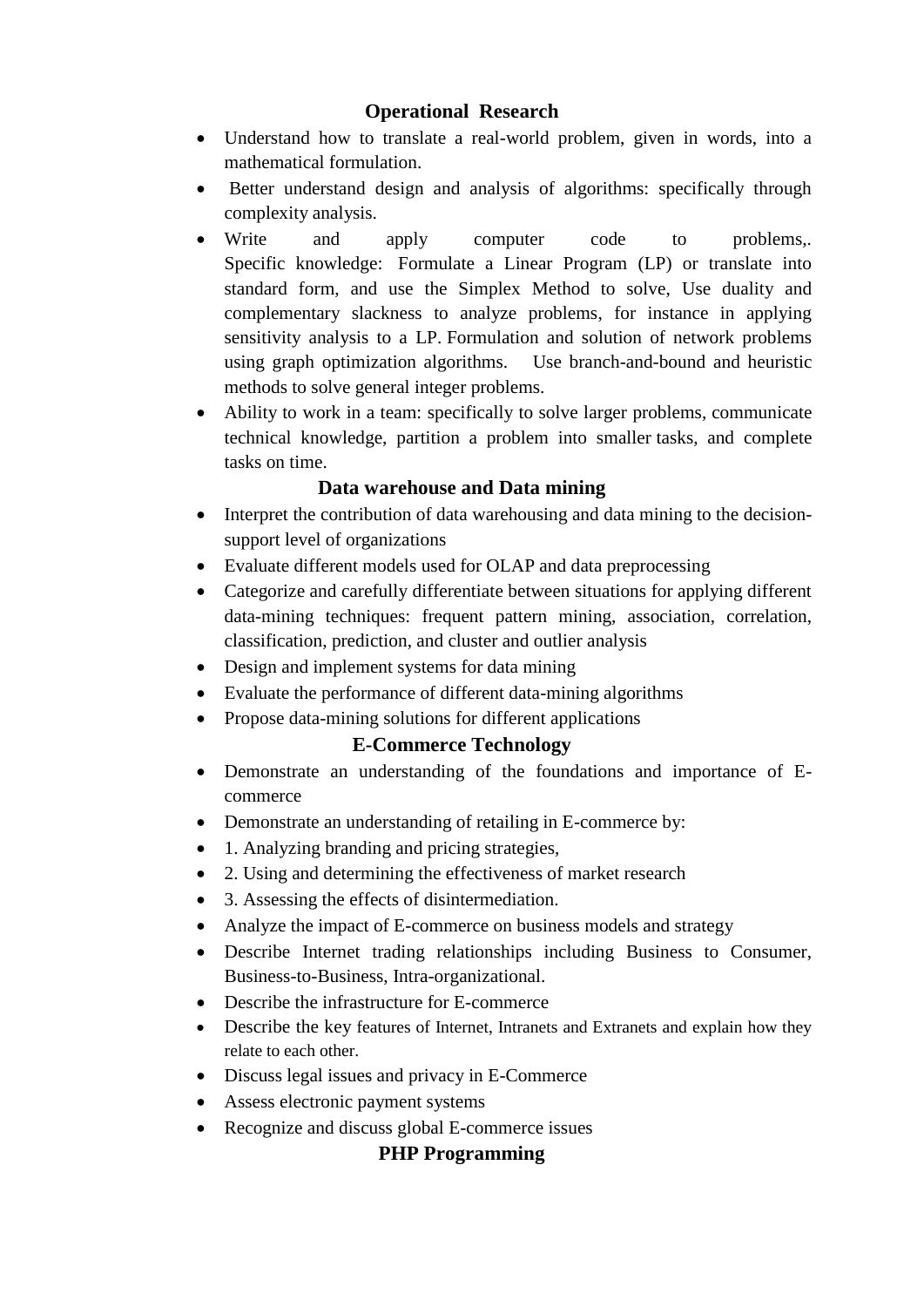- Analyze and apply the role of languages like HTML, XHTML, CSS, XML, JavaScript, PHP and protocols in the workings of the web and web applications
- Analyze a web page and identify its elements and attributes
- Create web pages using HTML, XHTML and Cascading Style sheets
- Create dynamic web pages using JavaScript
- Create interactive web applications using php

#### **Cloud Computing**

- Develop and deploy cloud application using popular cloud platforms
- Design and develop highly scalable cloud-based applications by creating and configuring virtual machines on the cloud and building private cloud
- Explain and identify the techniques of big data analysis in cloud
- Compare, contrast, and evaluate the key trade-offs between multiple approaches to cloud system design, and Identify appropriate design choices when solving real-world cloud computing problems.

#### **Analysis and Design of Algorithm**

- Argue the correctness of algorithms using inductive proofs and invariants.
- Analyze worst-case running times of algorithms using asymptotic analysis.
- Describe the divide-and-conquer paradigm and explain when an algorithmic design situation calls for it. Recite algorithms that employ this paradigm. Synthesize divide-and-conquer algorithms. Derive and solve recurrences describing the performance of divide-and-conquer algorithms.
- Explain the major graph algorithms and their analyses.
- Explain what amortized running time is and what it is good for. Describe the different methods of analysis (aggregate analysis, accounting, and potential method). Perform analysis.
- Explain what competitive analysis is and to which situations it applies. Perform competitive analysis.
- Compare between different data structures. Pick an appropriate data structure for a design situation.
- Explain what an approximation algorithm is, and the benefit of using approximation algorithms.

#### **J2EE**

- Explain the JSP technology, its features and advantages
- Explain Web development process and various server-side technologies
- Develop JSP applications using JSP Tags, JSP Script lets and JavaBeans
- Explain JSP Application Models
- Develop JSP applications implementing Session Management and Database
- Connectivity

#### **Numerical Techniques and Statistics**

 Apply numerical methods to obtain approximate solutions to mathematical problems.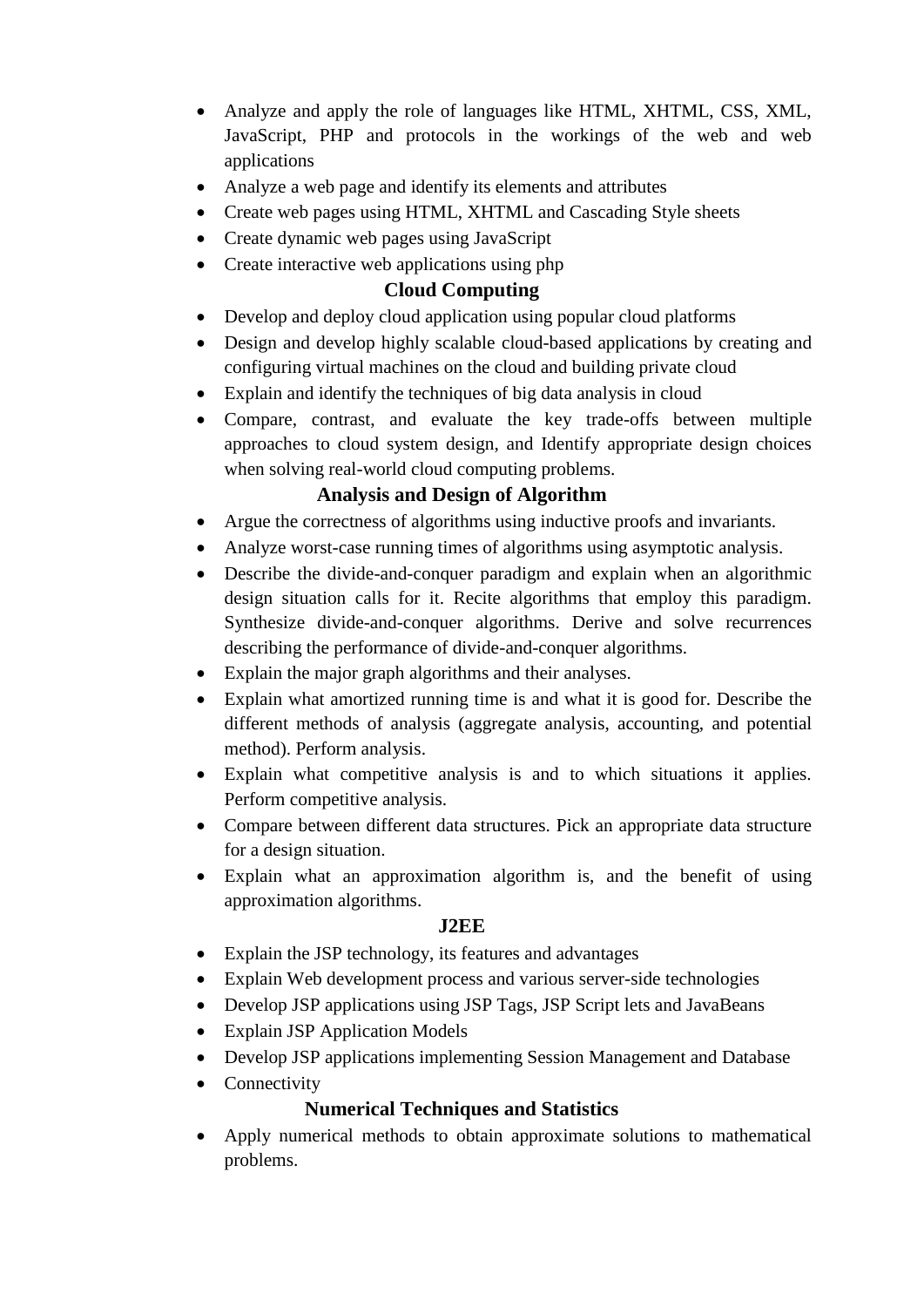- Derive numerical methods for various mathematical operations and tasks, such as interpolation, differentiation, integration, the solution of linear and nonlinear equations, and the solution of differential equations.
- Analyse and evaluate the accuracy of common numerical methods
- Implement numerical methods in SPSS

## **Computer Graphics**

- Understand the structure of modern computer graphics systems
- Understand the basic principles of implementing computer graphics primitives
- Familiarity with key algorithms for modelling and rendering graphical data
- Develop design and problem solving skills with application to computer graphics
- Gain experience in constructing interactive computer graphics programs using C programming language

#### **R Programming**

- Understand the concepts of R programming language
- Manipulate data within R
- Perform basic data analysis procedures
- Create plots

#### **Computer Simulation**

- Understand fundamental concepts of computer simulation and its role in problem solving.
- Develop and model problems and apply procedures for modelling systems.
- Appreciate the advantages of using simulation and modelling for taking decision in problems.
- Understand the need to incorporate simulation and modelling considerations throughout the design and execution of a project aiming at understanding its limitations and ways of improvement.

# **Graphics Design Interface using c#**

- Understanding the basic concepts of graphics
- Designing posters, flyers, web banners and magazine ads using C#
- Creating images and illustrations for our social media accounts C#
- Setting up files for printing
- Coordinating production timelines with printers

# **XML Programming**

- Design and code data transfer scripts using XML languages for the transfer of data over business networks and the Internet.
- Validate XML documents with the use of Document Type Definitions and schemas according to industry standards.

# **VI Semester**

# **Android Programming**

• Install and configure Android application development tools.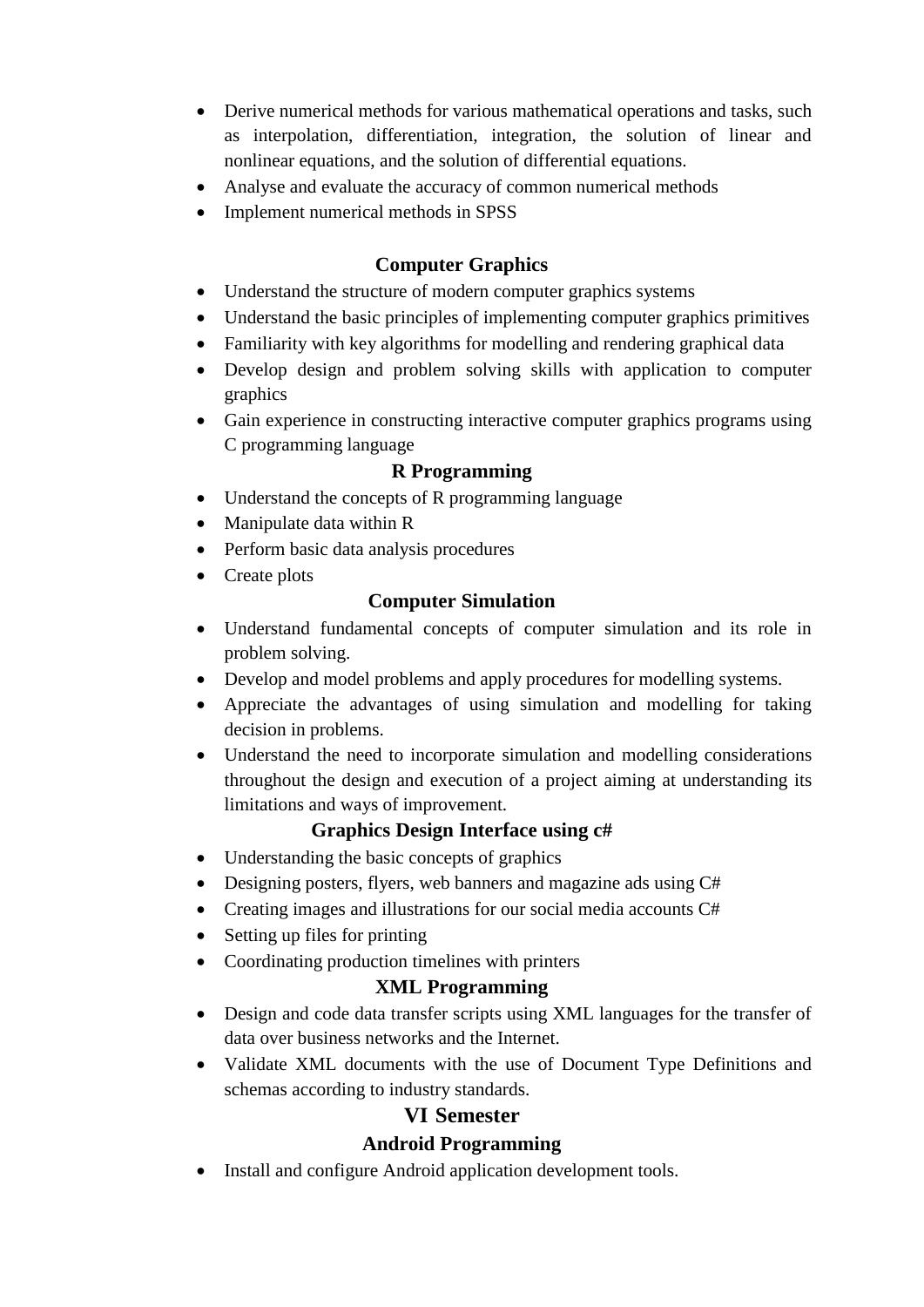- Design and develop user Interfaces for the Android platform.
- Save state information across important operating system events.
- Apply Java programming concepts to Android application development.

#### **Multimedia Computing**

- Discuss the technical details of common multimedia data formats, protocols, and compression techniques of digital images, video and audio content.
- Describe and understand the technical details of JPEG and MPEG families of standards.
- Discuss the significance of "Quality of Service" in multimedia networking.
- Describe the principles and technical details of several wired and wireless networking protocols.
- Develop simple but demonstrative multimedia applications using JAI and JMF.
- Understand and describe technical aspects of popular multimedia web applications including VoD and VoIP

#### **Fuzzy Logic**

- Learn crips and fuzzy set theory
- Decide the difference between crips set and fuzzy set theory.
- Make calculation on fuzy set theory.
- Recognize fuzzy logic membership function.
- Recognize fuzzy logic fuzzy inference systems
- Make applications on Fuzzy logic membership function and fuzzy inference systems.
- Analyse statistical data by using fuzzy logic methods.
- Compare statistical methods against fuzzy logic methods.
- Get theory of the statistics fuzzy logic theory together
- Evaluate fuzzy statistics applications.

#### **Internet Programming**

- Understanding HTML and HTML tags
- Implementing multimedia using HTML5
- Learn about coding, testing and debugging in JavaScript
- Learn about Cascading style sheet
- Embedding html , JavaScript and CSS and able to develop small website

#### **Microprocessor**

- Realize the data transfer
- Ability to write the program by using the instructions of conditioned branching.
- Ability to know how to write instructions which have to be repeated in the program in various loops.
- Write and apply programmes consist of arithmetic and logical works and shift work.

# **Digital Image Processing**